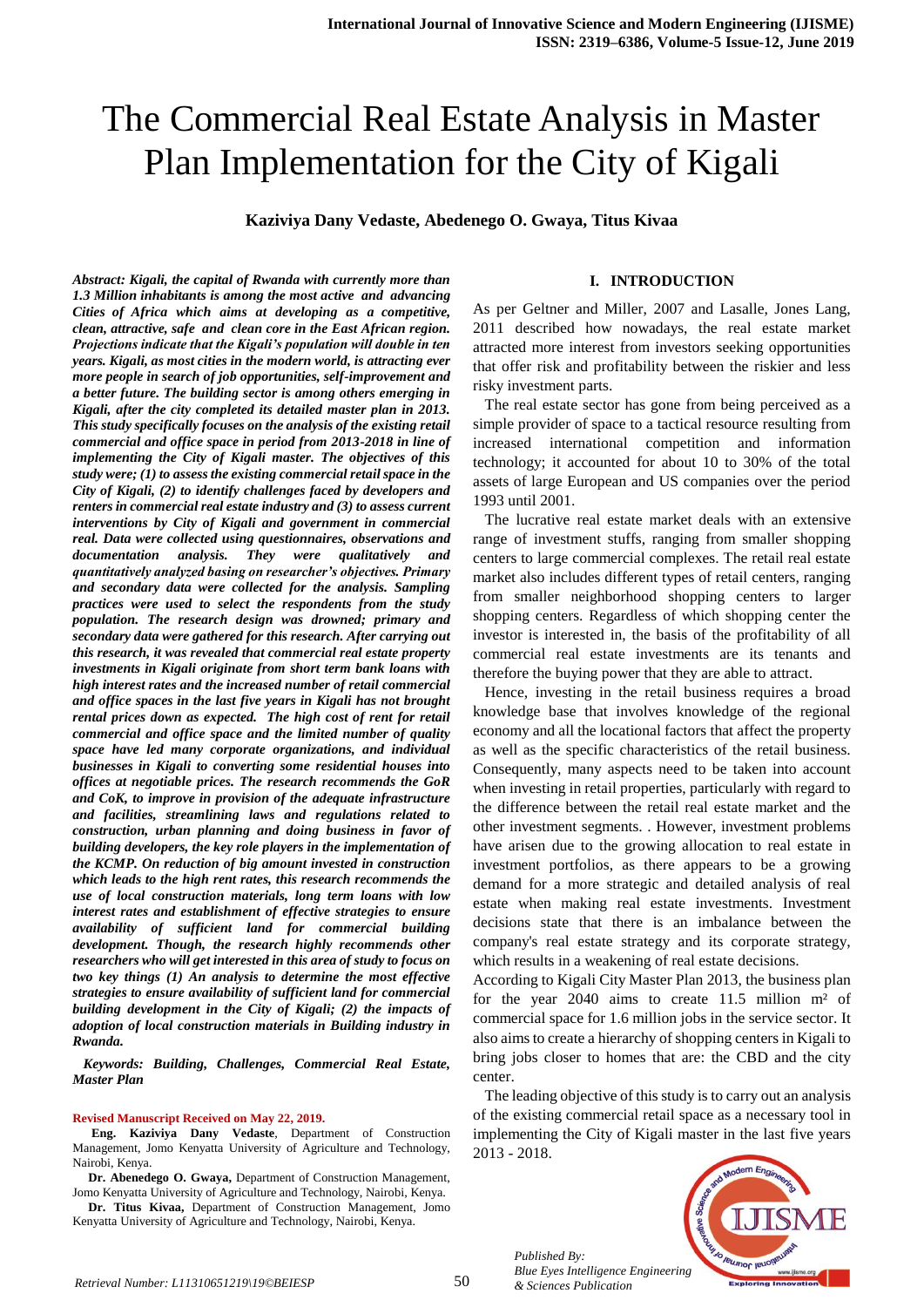To attain to this objective, the study used the following specific objectives:

- To assess the existing commercial retail space in the City of Kigali;
- To identify challenges faced by developers and renters in commercial real estate industry,
- To assess current interventions by City of Kigali and government in commercial real estate in line of implementing the master plan of Kigali

#### **II. LITERATURE REVIEW**

As per John M. Clapp and Stephen D. Messner presented a somewhat different method for market analysis than Geltner and Miller's abovementioned structural market analysis. In Clapp and Messner's market analysis, the focus is on using scenario analysis to address the risk factors present in the incoming data from the market analysis, focusing more on analysis of competition and demand factors that translate into "demand groups" that will or will likely use the investor-rated property. A detailed market analysis must always be performed before any financial analysis. Many real estate investors do not recognize the importance of market analysis. Whether they lack the skills and knowledge to carry out market analysis or simply do not understand the benefits that come with it, market analysis is an undervalued asset of real estate investing. In reality, market analysis is the most important element in the valuation of a real estate investment. The market analysis is the basis for each calculation and decision that follows. It is therefore essential to study well and understand the market to make good decisions. The market analysis should examine the zoning and building rules, as well as the timeline, costs and attitude of the local planning board. These three factors alone can determine whether a real estate investment is financially feasible or not. A thorough market analysis is not only necessary to understand the prospects of a real estate investment, but also for the creation of a real estate proforma. Proforma forecasts are simply a best estimate of future performance. However, in order to make an informed estimate, the investor needs a lot of basic information about the market. All this information comes from the market analysis.

 Economic development in Rwanda has been very encouraging in the past few years. While here is no proper record available, the land price in Kigali in general, and in the CBD areas in particular have been increasing since the last few years. As the property market in Kigali is still young, it is relatively difficult to track the real demand and supply situation in the City. At present however, as the City is attracting foreign investment to come to Kigali, the demand of commercial land is high. There is a shortage of office space and hotel rooms to meet the needs of the growth in economy and tourism. Fueled by this economic growth and a number of new multinational investments in Kigali, large scale commercial development are taking place in the CBD and besides, many other government (RURA, Ministries,..) and private organization (banks, insurance campanies,…) have acquired land and are preparing to develop their own offices. The total land area taken up by these developments is about 26.5 ha assuming an average plot ratio of 1.7 to 2.0, the total existing commercial quantum in the CBD is estimated to be around 520,000 sqm. Based on the above information, the total GFA of prime existing and potential commercial spaces in the CBD to date are about 720,000 m2 and the total land take-up of the same is about 38.5ha.

#### **III. METHODS**

This study intended to explore the need for commercial real estate study demand analysis in the City of Kigali which was not available while it is to serve the most important tool to guide the investors/developer. Grinnell & Williams (1990), state that a population can be defined as the totality of persons or objects that are concerned. According to William & Trochim, (2006), Sampling is the process of choosing units (people, structures, organizations,..) from a population of concern so that by studying the sample we may properly simplify our results back to the population from which they were chosen. Grinnell and Williams (1990) asserted that Sampling is a process of selecting people to be included in the research study. The immediate purpose of sample is to upturn the ability of generating the outcome of the population and to ensure that the sample includes all units of interest to the study. A sample according to Kenneth (1982), is a subset or a proportion of total population. The sample must always be viewed as an approximation of the whole, rather than as a whole in itself. Due to the limited resources in terms of money and time, and needs for precisions of results; it was not possible to study the whole population. William (1987), if sample is selected properly; the information collected about the sample can represent the entire population. He continues to state that, samples are selected and studied because of the following reasons: First, it saves time, money and labor. Collecting data from samples require fewer researchers or research assistants than from the population. When the fewer researcher assistants are needed, the investigator chooses the best qualified; when many are needed, quality is sacrificed for quantity. Secondly, large studies have more managerial requirements. Studies of samples have more adaptability than studies of population. Thirdly, another possible advantage of the sample over the population survey is that the sample may achieve a greater response rate and greater cooperation in general from respondents and thus may be more accurate. In simple terms, sampling is the process of selecting a sub group of the population to represent the entire population.

According to Cochran (1977), Sampling is the process which includes taking a part of the study population, making observation of these representative groups and then oversimplifying the findings to the bigger population. To determine the ideal sample size for a population, Simple Random sampling was used to get  $10\%$  of the n<sup>1</sup> (real estate developers) where in 500 commercial real estate developers in the City of Kigali (RDB, 2018) 50 respodents have been selected following their districts.

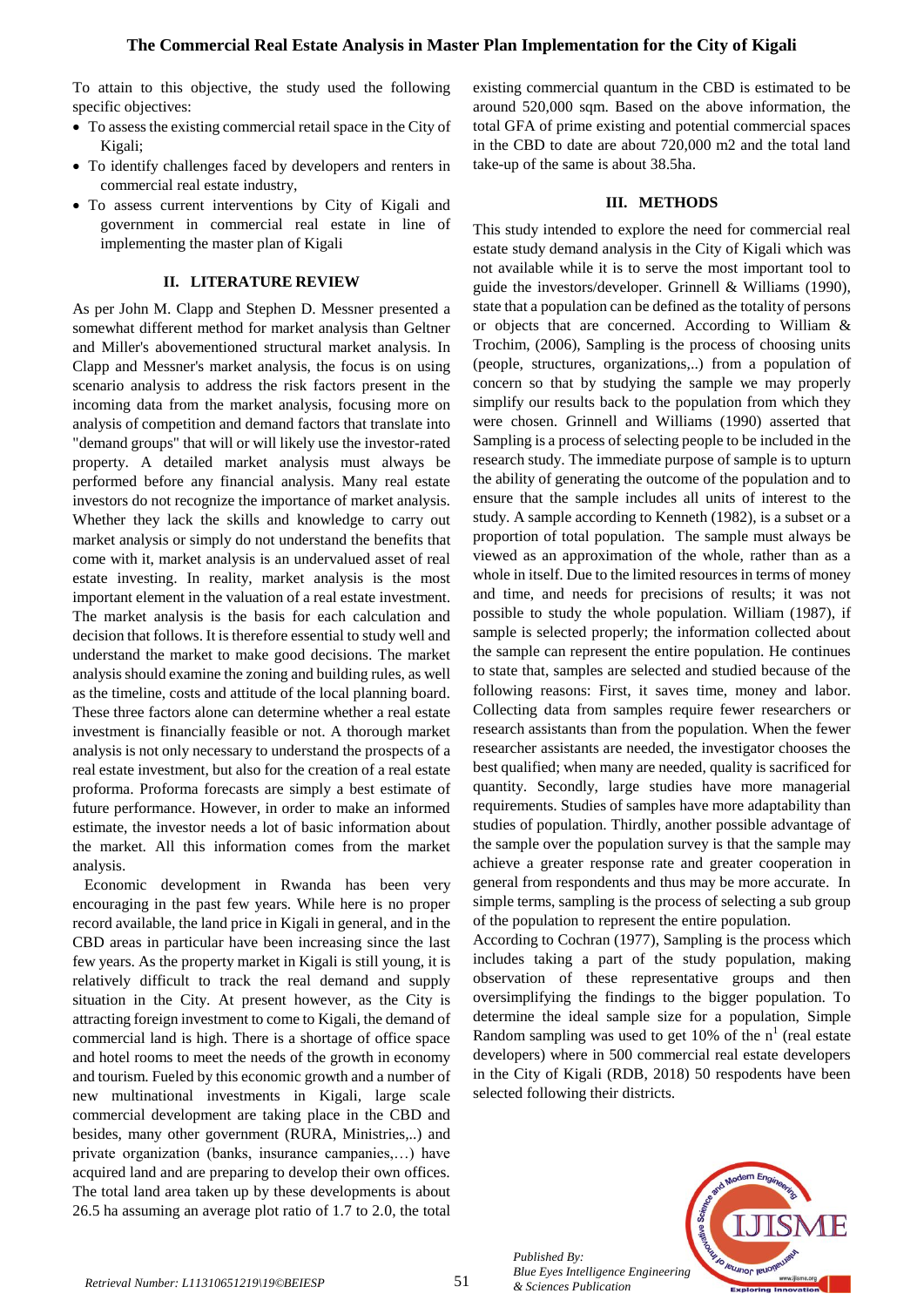| Table: 1. Sample of 10% of Commercial real estate |  |
|---------------------------------------------------|--|
| developers                                        |  |

| $\mathbf{u}$ . $\mathbf{u}$ |                   |               |  |
|-----------------------------|-------------------|---------------|--|
| <b>District</b>             | <b>Developers</b> | <b>Sample</b> |  |
| Nyarugenge                  | 140               | 14            |  |
| Kicukiro                    | 60                | 6             |  |
| Gasabo                      | 300               | 30            |  |
| City of Kigali              | 500               | 50            |  |

Cochran's formula has been used to select the population  $n^2$ (Commercial real estate tenants) which is as follow:

 $n^2$  = N/ (1+ (N<sup>\*</sup>e2)) Where n=number of samples, N=total population,  $e=$  error

N= 134,618 commercial real estate tenants (RDB, 2018). E=margin error of 0.04%. According to Cochran (1977), 90% confidence interval is more reliable.

Sample size  $(n^2)$  =134,618/ (1+134,618\*0.042) = 64 people Basing on the formula above the researcher will consider 64 respondents.

Each building consent authority and financial institution funding commercial real estate development in Rwanda was distributed with one questionnaire whereby: Six respondents were taken from building consent authorities  $(n^3)$ , six respondents selected from the housing financing institutions  $(n<sup>4</sup>)$ .

As it is see above, during sampling activity, people were grouped into different groups according their roles and responsibilities in the commercial real estate sector.

 $n = n^1 + n^2 + n^3 + n^4$ 

Though, the table below

**Table: 2. Population and sample size distribution**

| <b>Occupations</b>                                           | Number of<br>respondents | Percentage |
|--------------------------------------------------------------|--------------------------|------------|
| Commercial Real estate<br>developers $(2013 - 2018)$         | 50                       | 39.68      |
| <b>Commercial Real Estate</b><br>tenants                     | 64                       | 50.79      |
| Representatives of<br><b>Building Consent</b><br>Authorities | 6                        | 4.76       |
| Financial<br><b>Institutions-Banks</b>                       | 6                        | 4.76       |
| Total                                                        | 126                      | 100        |

Source: Researcher, 2019

## **IV. RESULTS AND DISCUSSIONS**

The population of Kigali city has grown drastically since the independence of Rwanda in 1962. This has risen from 6,000 residents in 1962 to 1.3 million residents by 2013 (City of Kigali, 2013). Beyond the natural population growth, such rapid increase of the population was fueled by rural-urban migration. With Kigali being the principal administrative and commercial urban centre, it has constantly remained the focus for both businesses and employment seekers. Therefore, it accumulates 67 per cent of the country's urban population. Apart from this, boundaries of Kigali have been repetitively expanded under a series of administrative reforms, which also contributed to the population upsurge.

## **4.1. Demographic Characteristics of the respondents**

A total of 126 respondents were sampled out to represent the total population. Sample selected combined both male and female from whom 51.6 % were male and 48.1 % were female; the respondents fall in the age group between 21-30 (12.7%), 31-40 (25%), 41-50 (32.5%),51-60 (19.8%),61 and above (9.5%) confirming that, the population in the use of commercial real estate in the City of Kigali consists of mature labor force and forward-thinking people to positively contribute to this research.; 50 % of respondents are married and 29.4% are single which indicates that the respondents under this research are mature and stable people; the fact that 9.5% have primary level education, 19% have secondary school, 21.4% have vocational education while 48.4% have university degree and 1.6% have never been to school or did not want to mention, shows the people in the use commercial real estate are literate; 50.79 % of the respondents are the tenants renting the commercial space in the commercial buildings, 39.68 % of respondents are developers/investors in commercial real estate,4.76 % of the respondents are public servants dealing with construction, investment and representatives of professional associations while 4.76 % of them are the representatives of the financial institutions that finance building construction and businesses operating the completed commercial buildings.

## **4.2 Analysis of existing real estate situation in Kigali**

More than 68% of the commercial real estate owners have confirmed their building to value more than three billions of Rwandan Francs (FRW) and no one has a commercial building worthy 500 million Rwandan Francs (FRW). Among the 50 respondents, property owners, 16% indicated that their property investments originated from savings (personal or company investment) and 72 % bank loans, while government subsidies and capital venture each rates 6%. Financial institutions have been actively involved in financing commercial real estates in Kigali, the share of bank loan to total commercial real estate investment across all 50 that featured in this research ranged between 68% and 100%, but the average stood at 72%. The findings from the study depict that the occupancy rate ranged between 28.7 % and 62.8% in 2013 with an average occupancy rate of 59.7%, while in 2018 the range was between 32.1% and 64.5%, with 65.3% on average. The occupancy rate in commercial real estate slightly increased in the last five years from 59.7 % in 2013 to 65.3% in 2018. This increase can mainly be attributed to the increased number of new businesses during the period. The findings further showed that occupancy rate of a building varies with the location of the building vis a vis other services and facilities. Even though an increased amount of commercial and office space in Kigali, renting prices remain high for tenants, the average rent raised from 11,732 Frw in 2013 to 20,784 Frw in 2018. The most challenge that has the commercial real estate in Kigali is Space users with 53.97% while availability of data ranks the last with 16.67%. Every real estate transaction in Kigali even for a minor unit of

property occurs with transaction charges.

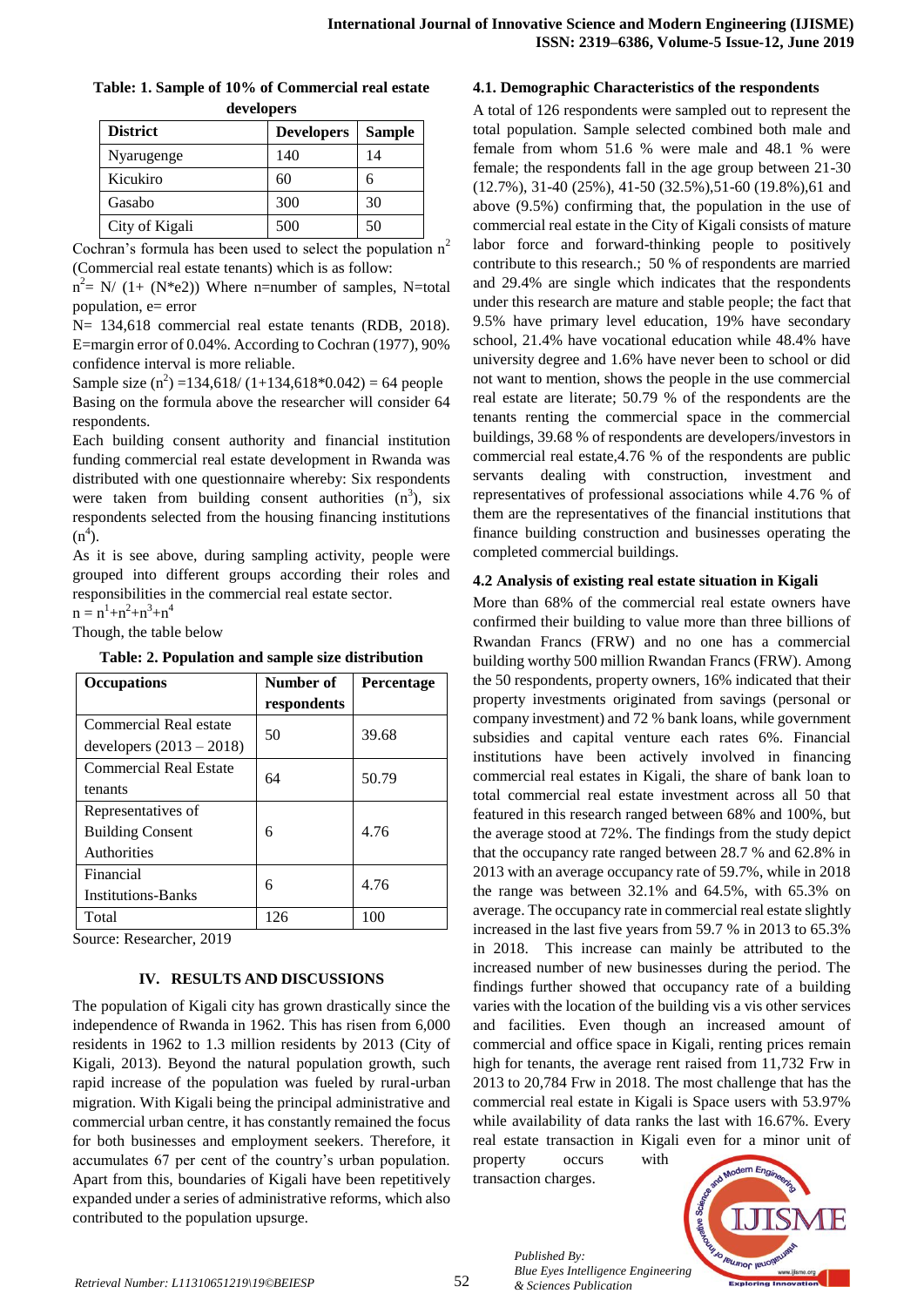## **The Commercial Real Estate Analysis in Master Plan Implementation for the City of Kigali**

Bank loans are the most commonly used source of funding for businesses among which the building of commercial real estate is. All the respondents (100%) in this research said that they applied for bank loans before or during the construction of their buildings. Some of the respondents said they started with their own savings, others by government subsidies in terms of land, venture capital and then after went to banks for loans to complete their buildings of for finishes. From the analysis, majority ( 65.87%) reported that, the main factor that affects defaults of loan recovery is Inadequate loan sizes with questionable characters, 58.73% reported high interest rates that make it hard for some to pay, 48.41% of the respondents reported poor appraisal, 29.37% said lack of monitoring by bank staff, 8.73% cited poor planning by the borrowers of what and how they will use the loan, and some others have also reported lending to serial loan defaulters , lack of commitment by the borrow and lack of commitment by the borrower to pay the loan, lack of collateral for the bank. These causes make many borrowers not to pay their loans hence leading to increased levels of non-performing loans. All respondents (100%) have confirmed the location of the building as the first and main criteria of preference followed by the Building Accessibility with 95.31% while Lease terms and conditions rank with 81.25%, Building characteristics 68.75%, Building features 57.81 , Ad-on facts 37.5% and Fit-out with 26.56%. The commercial real estate tenants in Kigali face various many challenges, high space prices amounts 90.63% followed by while space scarcity seconds with 73.44%. The table below illustrates the responses from 64 respondents, commercial real estate's tenants.

## **4.3. Data Analysis for the Study Objectives**

#### *a. Assessment of the existing commercial retail space in the City of Kigali*

According to the respondents, commercial real estate developers alarm as supply for rental space tops demand, some developers highlight Kigali to have an oversupply of commercial, retail and office space and these developers now fear possible losses and difficulties in loan repayment. The Ministry of Infrastructure, Rwanda Housing Authority and City of Kigali are the key government institutions that are driving the supply of commercial retail space by the implementation of the Kigali City Master Plan. In fact, the aforementioned institutions say that the quality of the buildings is expected to generate fresh demand and developers must survive the intervening period between the launch and the growth of a dynamic market. According to respondents, some buildings charge very high rents and have not been occupied for a year or two. Some commercial activities are still being conducted in residential houses because many of the commercial buildings go for as much as FRW 23, 000 (almost \$25) per square meter. Though, many developers are under pressure to pay back bank loans, so they want to get their money back as soon as possible.

## *b. Challenges faced by developers and renters in commercial real estate industry*

According to all respondents, the sources of start-up financing of commercial real estate are Bank loan with minimal personal or group capital investment depending on the historical financial situation of the developers. To get a loan for commercial building financing is not easy given that, only few banks can finance big projects and in short term with many charges (additional fees outside the interest), the interest rates are higher and calculated in USD. The increased number of commercial and office spaces however has not brought rental prices in Kigali down as expected, most of the commercial real estate have been built using money from loans with high interest rates. "Even if the City provides an increase of one hundred commercial houses to the market, renting prices will not go down," said one of the commercial real estate developer in Kigali adding that it all comes down to the investment cost; most developers are using borrowed money, and the money is not cheap. Most of the respondents said unless the market gets subsidies, or if the city decides it will not tax commercial construction for some time, there is a need for affordable financing, the banks want their money in not more than 10 years and the grace period are shorter (less than 24 months). The demand for the ground floor for businesses is high, which has driven up costs for these spaces, yet most commercial tenants target this space.

*c. Assessment of current interventions by City of Kigali and government in addressing the issue of low occupancy levels.*

In line of easing doing business in Rwanda and implementing the Kigali master plan, the government of Rwanda and the City of Kigali have significantly reformed the building sector: Undeveloped government land have been sold to the potential investors through projects' competition to be developed as per the city master plan in order to avail enough commercial space The building permitting processes have also been streamlined by digitization, merging of services and reducing service cost. Respondents said that the high cost of rent and the limited number of quality space was among the factors that forced many corporate organizations, and individual businesses in Kigali to convert residential houses into offices, The City of Kigali has closed more than 8000 businesses that were operating in the noncommercial building to shift to the newly complete commercial building.

## **V. CONCLUSION**

This study aimed at carrying out an analysis of the existing commercial retail space as a necessary tool in implementing the Master Plan of the City of Kigali, the capital city of Rwanda with a structured sample size of 126 respondents. The study investigated the existing commercial retail space in the City of Kigali, identified the challenges that the developers of commercial real estates in Kigali face as well those faced by their clients (commercial real estate occupants) and examined the intervention of the government of Rwanda and City of Kigali in the development and use of commercial retail buildings in Kigali. The research questions were answered by that the study findings showed that the challenges facing commercial real estate industry have been increasing and the increased number of retail commercial and

office spaces in the last five years in Kigali has not brought rental prices down as many tenants were expecting due to

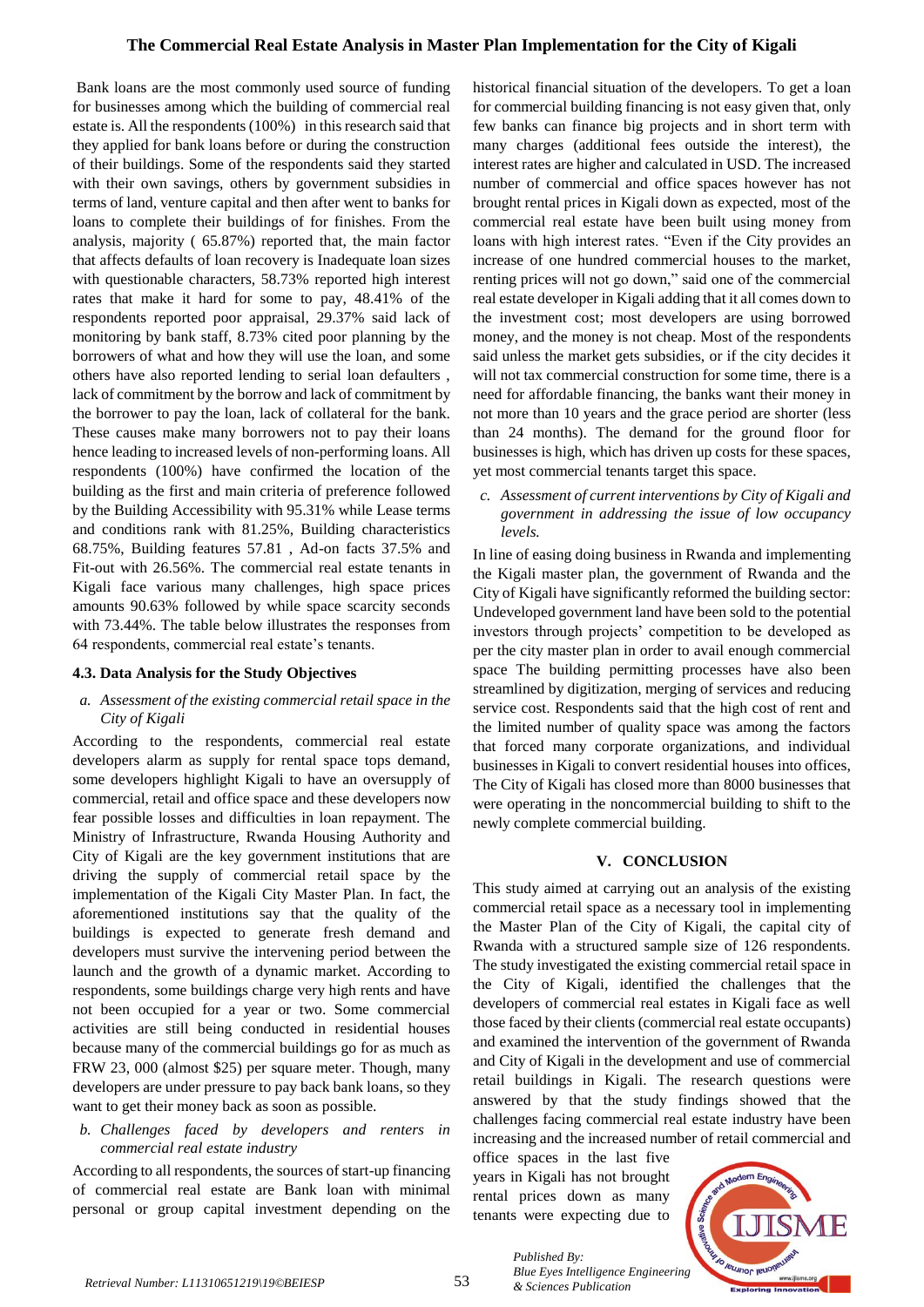that building developers hold short term loans with high interest rates. Questionnaires, observations and consultation of previous writings were the main used research techniques and GIS was used to interpret the spatial data of the CoK and based on the results, we have identified what to be improved in commercial real estate industry in the implementation of the Master plan of the City of Kigali. The suggested improvements are lowering the rent prices to attract more occupants with commercial businesses, government incentives in the commercial real estate development, cooperation of local and international financial institutions to finance in the industry. To address the challenges faced by developers and renters, we also suggested the provision of building amenities and adequate infrastructures to ease the building accessibility and sensitize both renters and their clients the use of high rise buildings.

#### **VI. RECOMMENDATION**

The research recommended the daily intervention of the Government of Rwanda and the City of Kigali in the retail commercial and offices provision in line of implementing the City of Kigali master plan, easing doing business, job creation and raising the Growth Domestic Product of the Rwandan citizens. The following are also the key advocated actions which may result to low investment in better quality commercial real estate constructions and that will lower rent prices:

- Provision of the adequate infrastructure and facilities,
- Long-term Funding and Housing Finance,
- Encouragement of longer term savings,
- Local production of key building materials,
- Ensuring the availability of sufficient land for commercial building.

#### **VII. SUGGESTIONS FOR FURTHER RESEARCH**

Due to the shortage of time, financial means and scope of the study, this study explored the component of Commercial Real Estate Analysis in Master Plan Implementation for the City of Kigali and tackled more on the relationship between the space supply and demand, among the most concern components of challenges of the commercial real estate industry. Though, the researcher recommended other researchers who will get interested in this area of study to focus on the following:

- An analysis to determine the most effective strategies to ensure availability of sufficient land for commercial building development in the City of Kigali,
- The impacts of adoption of local construction materials in Building industry in Rwanda

#### **REFERENCES**

- 1. Anna-Liisa Lindholm and Kari I. Leväinen. (2006). A framework for identifying and measuring value added by corporate real estate. Journal of Corporate Real Estate, 8(1), 38-46.
- 2. City of Kigali. (2011). Population of the City of Kigali Retrieved 30 January 2019, from http://www.kigalicity.gov.rw/spip.php?article9. Kigali.
- 3. City of Kigali. (2013). Kigali City Master Plan Retrieved 12 June 2018, 2014. Kigali: http://www.masterplan2013.kigalicity.gov.rw/Downloads/.
- 4. Geltner and Miller. (2007). Commercial Real Estate Analysis And Investments. USA. John M. Clapp, Stephen D. Messner. (2008). Real Estate Market Analysis: Methods and Applications. University of Connecticut. Zaiton Ali, Stanley McGreal, Alastair Adair, James Webb. (2008). Corporate Real Estate Strategy: A Conceptual Overview. Journal of Real Estate Literature, 1-22.
- 5. Abdul Rashid Abdul Aziz, Ho Shiew Yi and Mastura Jaafar, Competitive resources of private housing developers: the Malaysian perspective, Journal of Engineering, Design and Technology, 4, 1,  $(71)$ ,  $(2006)$ .
- 6. AIREA, The Appraisal of Real Estate, 1st ed, Chicago API (NSW) (2013),
- 7. API, NSW Babcock, Australian Property Directions Survey, May, F (1932),
- 8. Audrey, G.(1987). Significant Influence. Canada: Canadian University Press
- 9. Australia Colliers International (2013), Australian and New Zealand Research and Forecast, Second half 2013, Colliers International,Australia First National Real Estate (2012), 2013 Property Market Outlook, First National Real Estate, Australia Gallimore, P, Hansz J. A and Gray, A (2000),
- 10. BALINDA R., 2010, Initiation to scientific research, ULK Christensen, H.(1991). Data collection and analysis. U.S.A.University of Chicago Press.
- 11. City of Kigali. (2002). Kigali Economic Development Strategy (pp. 95). Kigali.
- 12. City of Kigali. (2011a). About Kigali Retrieved 30 November 2018, 2016, from http://www.kigalicity.gov.rw/spip.php?article109
- 13. City of Kigali. (2011b). Colonial History of Kigali Retrieved 15 August 2018, 2015, from http://www.kigalicity.gov.rw/spip.php?article4
- 14. City of Kigali. (2011c). Population of the City of Kigali Retrieved 30 January 2019, 2016, from http://www.kigalicity.gov.rw/spip.php?article9
- 15. City of Kigali. (2013) Kigali City Master Plan Retrieved 12 June 2018, 2014, from http://www.masterplan2013.kigalicity.gov.rw/Downloads/
- 16. Gallimore, P and McAllister, Decision making in small property companies, Journal of Property Investment and Finance, 18:6, pp. 602 – 612 P (2005), Expert judgement in the process of commercial property market forecasting,
- 17. Graeme Newell, The inflation-hedging characteristics of Australian commercial property:
- 18. Gwilliam, K. M. (2002). Cities on the move. A World Bank urban planning strategy review.
- 19. Hagood, J. & Price.(1952): Data Visualization. USA: Alabama Press
- 20. Hornsby, H.(1990) Research methodology. USA: The University of Chicago Press
- 21. Iles, R. (2005). Public transport in developing countries. NL: Emerald Group Publishing Ltd.
- 22. Isaac K, T. (1993). A multidimensional methodology for evaluating public transportation services. Transportation Research Part A: Policy and Practice, 27(5), 395-405. doi: 10.1016/0965-8564(93)90035-j
- 23. James Kent on American land use in "Commentaries on American Law 438" published in 1830
- 24. Journal of Property Research, 21, pp. 337 360 Hepen, A and Vatansever M (2011),
- 25. Kam, B. H. (1991). Transport planning for third world cities : by Harry T. Dimitriou and assisted by George A. Banjo Routledge, London, UK, 1990, pp 432. Utilities Policy, 1(5), 440-441
- 26. Kenneth, D. (1982). Methods of social research, Macmillan, New York
- 27. Kittelson, Associates, Texas Transportation Institute, & Transport Consulting Limited. (1999) Transit Capacity and Quality of Service Manual. Washington, D.C.: Transportation Research Board of the National Academies.
- 28. Kittelson, Associates, Transportation Research Board, Transit Cooperative Research Program,
- 29. Federal Transit Administration, & Transit Development Corporation. (2003). A guidebook for developing a transit performance-measurement system. Washington, D.C.: Transportation Research Board of the National Academies.
- 30. Kothari, C.R. (2004) Research Methodology: Methods and Techniques, Jaipur